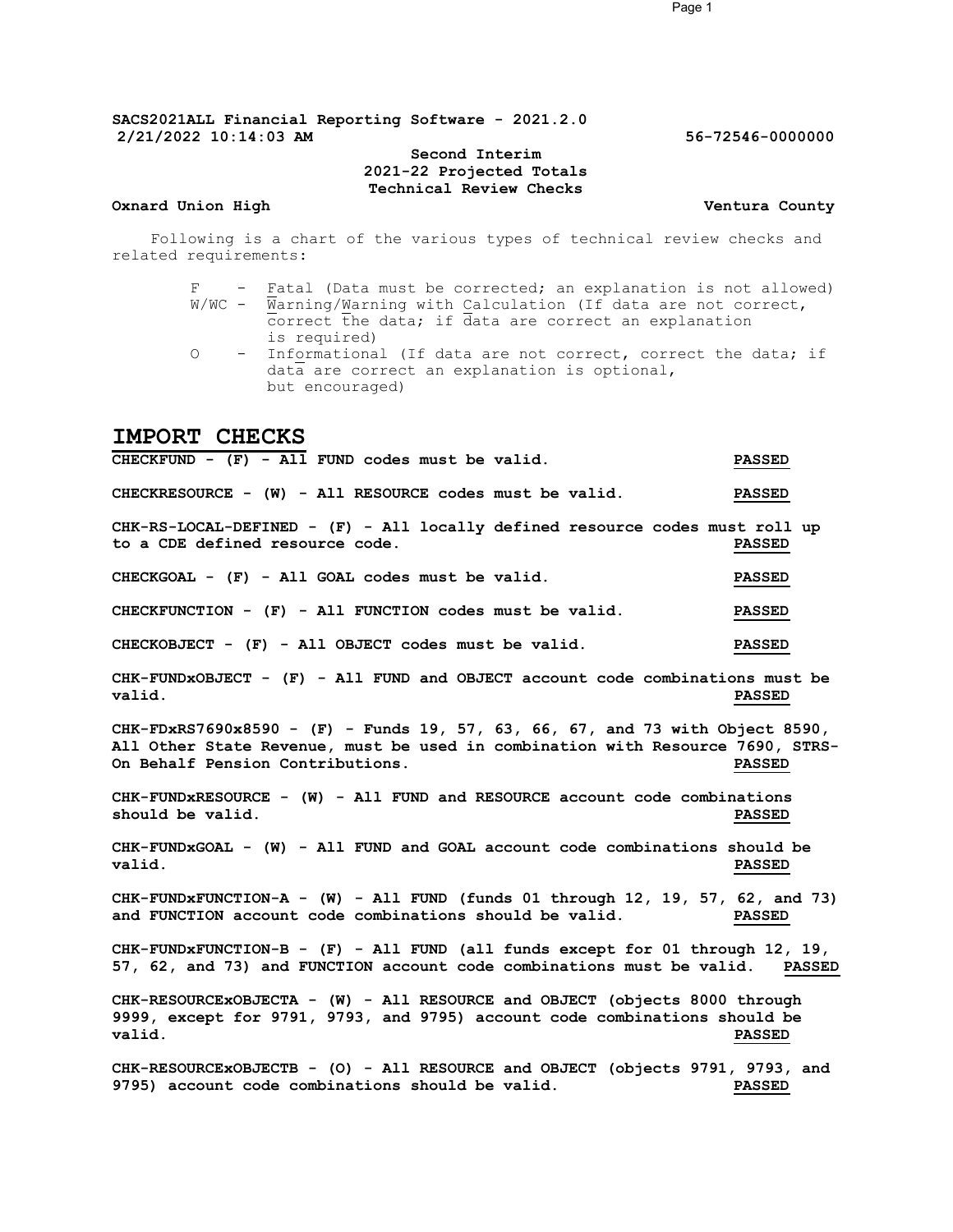$CHK-RES6500xOBJ8091$  - (F) - There is no activity in Resource 6500 (Special Education) with Object 8091 (LCFF Transfers-Current Year) or 8099 (LCFF/Revenue Limit Transfers-Prior Years). PASSED

CHK-FUNCTIONxOBJECT - (F) - All FUNCTION and OBJECT account code combinations must be valid. PASSED

CHK-GOALxFUNCTION-A - (F) - Goal and function account code combinations (all goals with expenditure objects 1000-7999 in functions 1000-1999 and 4000-5999) must be valid. NOTE: Functions not included in the GOALxFUNCTION table (0000, 2000-3999, 6000-6999, 7100-7199, 7210, 8000-8999) are not checked and will pass the TRC. The Communication of the Communication of the Communication of the Communication of the Communication of the Communication of the Communication of the Communication of the Communication of the Communication o

CHK-GOALxFUNCTION-B - (F) - General administration costs (functions 7200-7999, except 7210) must be direct-charged to an Undistributed, Nonagency, or County Services to Districts goal (Goal 0000, 7100-7199, or 8600-8699). PASSED

SPECIAL-ED-GOAL - (F) - Special Education revenue and expenditure transactions (resources 3300-3405, and 6500-6540, objects 1000-8999) must be coded to a Special Education 5000 goal or to Goal 7110, Nonagency-Educational. This technical review check excludes Early Intervening Services resources 3312, 3318, and 3332. PASSED

## GENERAL LEDGER CHECKS

INTERFD-DIR-COST - (W) - Transfers of Direct Costs - Interfund (Object 5750) must net to zero for all funds. PASSED INTERFD-INDIRECT - (W) - Transfers of Indirect Costs - Interfund (Object 7350) must net to zero for all funds. PASSED INTERFD-INDIRECT-FN - (W) - Transfers of Indirect Costs - Interfund (Object 7350) must net to zero by function. PASSED INTERFD-IN-OUT - (W) - Interfund Transfers In (objects 8910-8929) must equal Interfund Transfers Out (objects 7610-7629). PASSED LCFF-TRANSFER - (W) - LCFF Transfers (objects 8091 and 8099) must net to zero, individually. PASSED INTRAFD-DIR-COST - (F) - Transfers of Direct Costs (Object 5710) must net to zero by fund. Notice that the set of the set of the set of the set of the set of the set of the set of the set o INTRAFD-INDIRECT - (F) - Transfers of Indirect Costs (Object 7310) must net to zero by fund. Notice that the extent of the extent of the extent of the extent of the extent of the extent of the extent of the extent of the extent of the extent of the extent of the extent of the extent of the extent of INTRAFD-INDIRECT-FN - (F) - Transfers of Indirect Costs (Object 7310) must net to zero by function. PASSED CONTRIB-UNREST-REV - (F) - Contributions from Unrestricted Revenues (Object 8980) must net to zero by fund. PASSED CONTRIB-RESTR-REV - (F) - Contributions from Restricted Revenues (Object 8990) must net to zero by fund. The set of the set of the set of the set of the set of the set of the set of the set of the set of the set of the set of the set of the set of the set of the set of the set of the set of the set o EPA-CONTRIB - (F) - There should be no contributions (objects 8980-8999) to

the Education Protection Account (Resource 1400). PASSED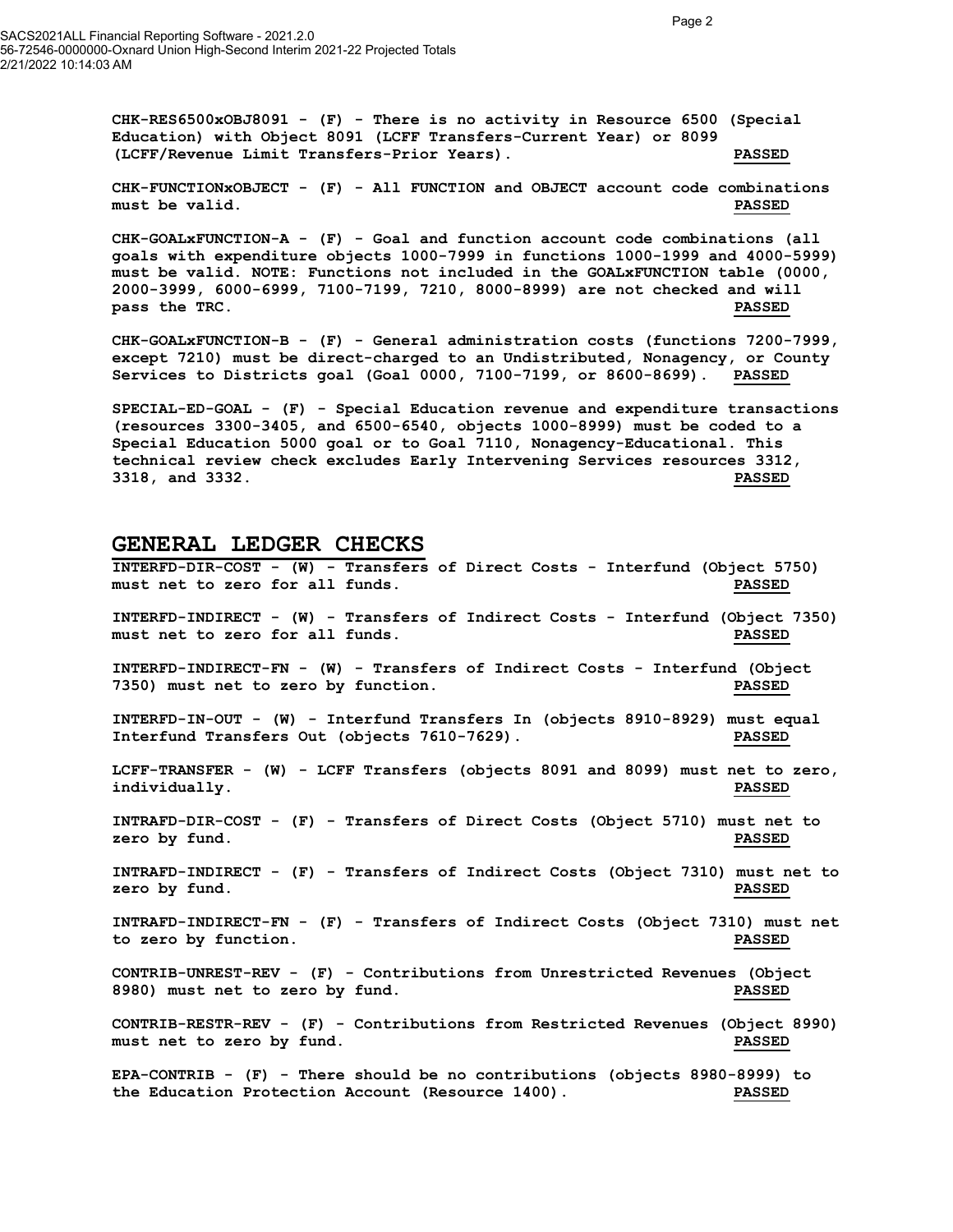LOTTERY-CONTRIB - (F) - There should be no contributions (objects 8980-8999) to the lottery (resources 1100 and 6300) or from the Lottery: Instructional Materials (Resource 6300). PASSED

PASS-THRU-REV=EXP - (W) - Pass-through revenues from all sources (objects 8287, 8587, and 8697) should equal transfers of pass-through revenues to other agencies (objects 7211 through 7213, plus 7299 for Resource 3327), by resource. PASSED

SE-PASS-THRU-REVENUE - (W) - Transfers of special education pass-through revenues are not reported in the general fund for the Administrative Unit of a Special Education Local Plan Area. PASSED

EXCESS-ASSIGN-REU - (F) - Amounts reported in Other Assignments (Object 9780) and/or Reserve for Economic Uncertainties (REU) (Object 9789) should not create a negative amount in Unassigned/Unappropriated (Object 9790) by fund and resource (for all funds except funds 61 through 95). PASSED

UNASSIGNED-NEGATIVE - (F) - Unassigned/Unappropriated balance (Object 9790) must be zero or negative, by resource, in all funds except the general fund and funds 61 through 95. PASSED

UNR-NET-POSITION-NEG - (F) - Unrestricted Net Position (Object 9790), in restricted resources, must be zero or negative, by resource, in funds 61 through 95. PASSED

RS-NET-POSITION-ZERO - (F) - Restricted Net Position (Object 9797), in unrestricted resources, must be zero, by resource, in funds 61 through 95. PASSED

EFB-POSITIVE - (W) - All ending fund balances (Object 979Z) should be positive by resource, by fund. PASSED

OBJ-POSITIVE - (W) - All applicable objects should have a positive balance by resource, by fund. PASSED

REV-POSITIVE - (W) - Revenue amounts exclusive of contributions (objects 8000- 8979) should be positive by resource, by fund. PASSED

EXP-POSITIVE - (W) - Expenditure amounts (objects 1000-7999) should be positive by function, resource, and fund. PASSED

CEFB-POSITIVE - (F) - Components of Ending Fund Balance/Net Position (objects 9700-9789, 9796, and 9797) must be positive individually by resource, by fund. PASSED

#### SUPPLEMENTAL CHECKS

CS-EXPLANATIONS - (F) - Explanations must be provided in the Criteria and Standards Review (Form 01CSI) for all criteria and for supplemental information items S1 through S6, and S9 if applicable, where the standard has not been met or where the status is Not Met or Yes. PASSED

CS-YES-NO - (F) - Supplemental information items and additional fiscal indicator items in the Criteria and Standards Review (Form 01CSI) must be